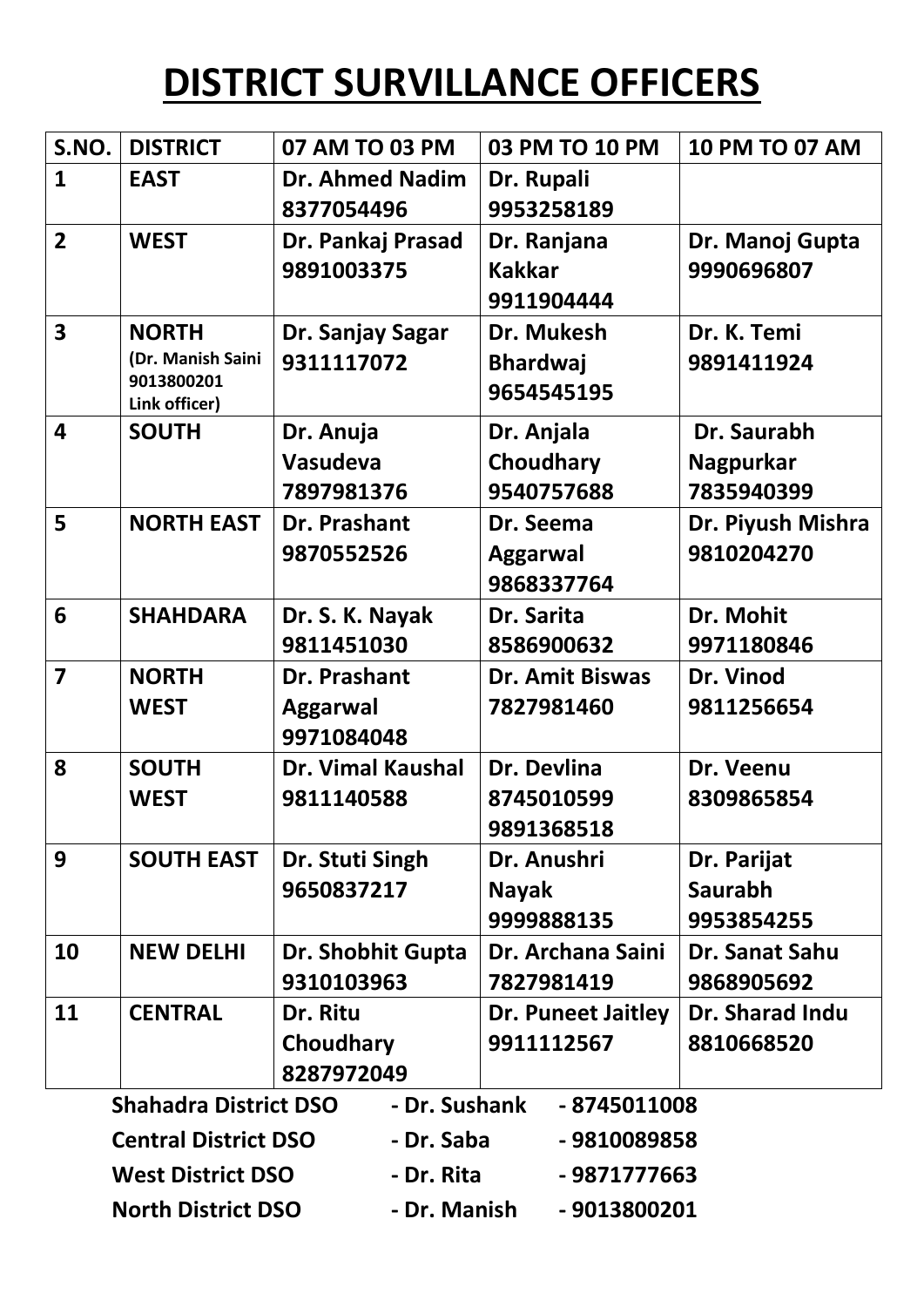# **DISTRICT CONTROL ROOM NUMBER**

## **COVID-19**

| S.NO.          | <b>NAME OF DISTRICT</b> | <b>TELEPHONE NUMBER</b>       |  |
|----------------|-------------------------|-------------------------------|--|
| 1              | <b>EAST</b>             | 011-22051234                  |  |
| $\overline{2}$ | <b>NORTH EAST</b>       | 011-22115289                  |  |
| 3              | <b>SHAHDARA</b>         | $011 -$                       |  |
|                |                         | 22111077/22120018/19/20/21    |  |
| 4              | <b>NORTH</b>            | 011-27708768                  |  |
| 5              | <b>CENTRAL</b>          | 011-23270151                  |  |
| 6              | <b>NORTH WEST</b>       | 011-25951182                  |  |
|                |                         | <b>Ration only-8595552073</b> |  |
| 7              | <b>WEST</b>             | 011-25100096                  |  |
|                | (Mr. Rajesh-            | 011-25195529                  |  |
|                | 9868355884)             |                               |  |
| 8              | <b>SOUTH WEST</b>       | 011-25060031/32/50            |  |
| 9              | <b>NEW DELHI</b>        | 011-23385743                  |  |
| 10             | <b>SOUTH</b>            | 011-29531277                  |  |
| 11             | <b>SOUTH EAST</b>       | 011-26476415/16               |  |

**Delhi Govt. Whatsapp Helpline**- 8800007722

**Labour Helpline**- 155214 (for Salary related issues)

**Emoha Elderly Care Helpline- 1800123445555**

**ALL DEPARTMENT NO.- 112**

**AMBULANCE NO.- 102, 1070, 1077**

FOR DONATION**- Dr. Pankaj- 8745011233,** Incharge donation store, DHS Public Health Wing-IV – 011-22482016 (IDSP OFFICE)

**AMBULANCE FOR WOMEN ONLY-181 (by women & child development)**

RATION**- ration.jantasamvad.org**

E pass**- epass.jantasamvad.org** 

**Epass-1031**

**Rain Basera Control Room- 011- 23378789, 011-23370560**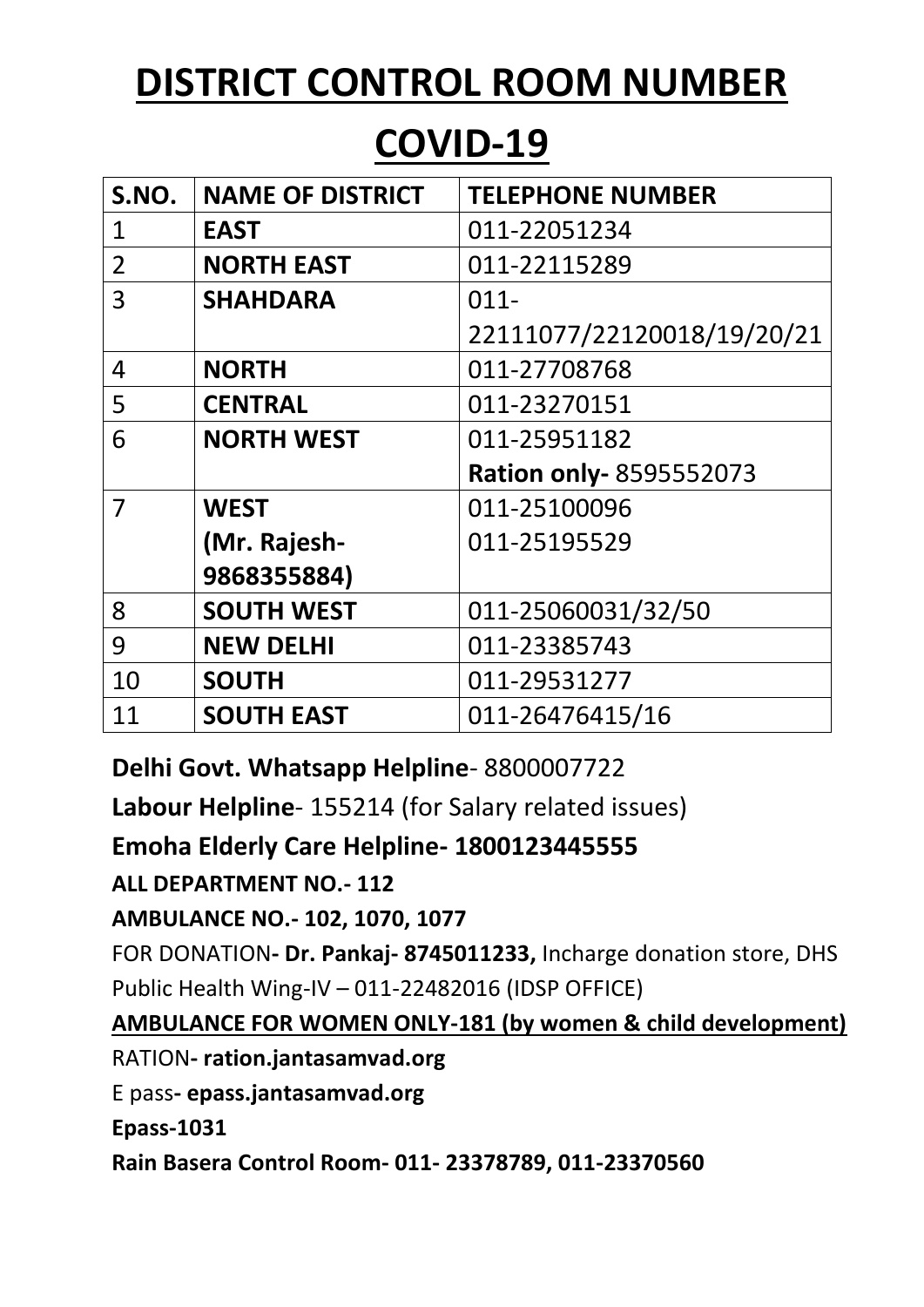# **HUNGER HELPLINE NUMBERS**

### **TIMINGS: 11 AM TO 03 PM & 06 PM TO 9 PM**

|                | <b>S.NO. DISTRICT</b> | <b>CONTACT NUMBER</b> |
|----------------|-----------------------|-----------------------|
| 1              | <b>EAST</b>           | 8375879007            |
| $\overline{2}$ | <b>WEST</b>           | 8595269589            |
| 3              | <b>NORTH</b>          | 8595364814            |
| 4              | <b>SOUTH</b>          | 9818523225            |
| 5              | <b>NORTH EAST</b>     | 9136469416            |
| 6              | <b>SHAHDARA</b>       | 8595269577            |
| 7              | <b>NORTH WEST</b>     | 8595552073            |
| 8              | <b>SOUTH WEST</b>     | 9871662109            |
| 9              | <b>SOUTH EAST</b>     | 7048998835            |
| 10             | <b>NEW DELHI</b>      | 7290978054            |
| 11             | <b>CENTRAL</b>        | 7428210545            |

**Helpline no. for food-** 9625799844

**Helpline no. for food and other help-** 8010066066

**UP HELPLINE NO.**

**Helpline for food and other help in Noida, Greater Noida, Noida Extn. Dadari and zevar areas-** 120-244-4442

**NOIDA-** 8800199955, 9870395052

**U.P Whastsapp No**- 9313434088

**DCPCR HELPLINE -**011-41182977 **(FOR MENTAL HEALTH- 24X7) PODDAR FOUNDATION-** 1800-1210980 **(FOR MENTAL HEALTH 8 AM TO 8 PM) MENTAL HEALTH HELPLINE (24X7) -** 8046110007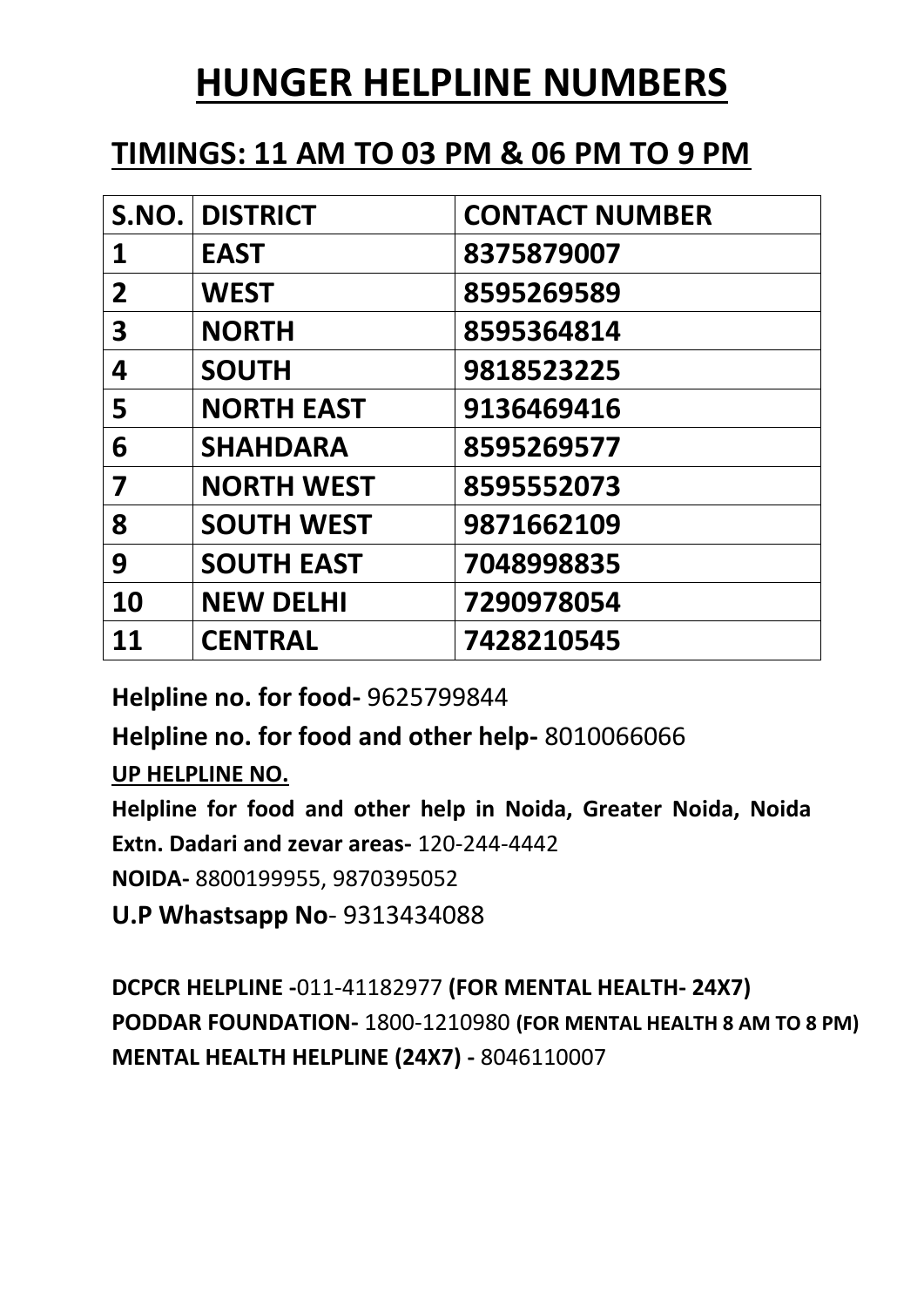### **WHATSAPP NUMBERS FOR ISSUING E-PASSES**

| <b>DISTRICTS</b>  | <b>CONTACT NUMBER</b>  |
|-------------------|------------------------|
| <b>EAST</b>       | 8447200084, 8375878007 |
| <b>NORTH EAST</b> | 9540895489, 8860425666 |
| <b>CENTRAL</b>    | 7428336279, 7428210711 |
| <b>NEW DELHI</b>  | 9540675392, 9873743727 |
| <b>NORTH</b>      | 8595298706, 8595354861 |
| <b>SHAHDARA</b>   | 8595272697, 8595274068 |
| <b>SOUTH EAST</b> | 8595246396, 8595258871 |
| <b>WEST</b>       | 9414320064, 8595252581 |
| <b>SOUTH</b>      | 9599649266, 9643150027 |
| <b>SOUTH WEST</b> | 9971518387, 9971526953 |
| <b>NORTH WEST</b> | 8595559117, 8595543375 |

| <b>AMBULANCE</b> | 7291000094 |  |
|------------------|------------|--|
|                  | 7291000071 |  |
| 1070, 1077       | 7291000093 |  |
|                  | 7291000078 |  |

| <b>TRANSPORT</b>       | $\mid$ 1930, 1944 |
|------------------------|-------------------|
| Email-iocdm.mha@nic.in | 011-23092923      |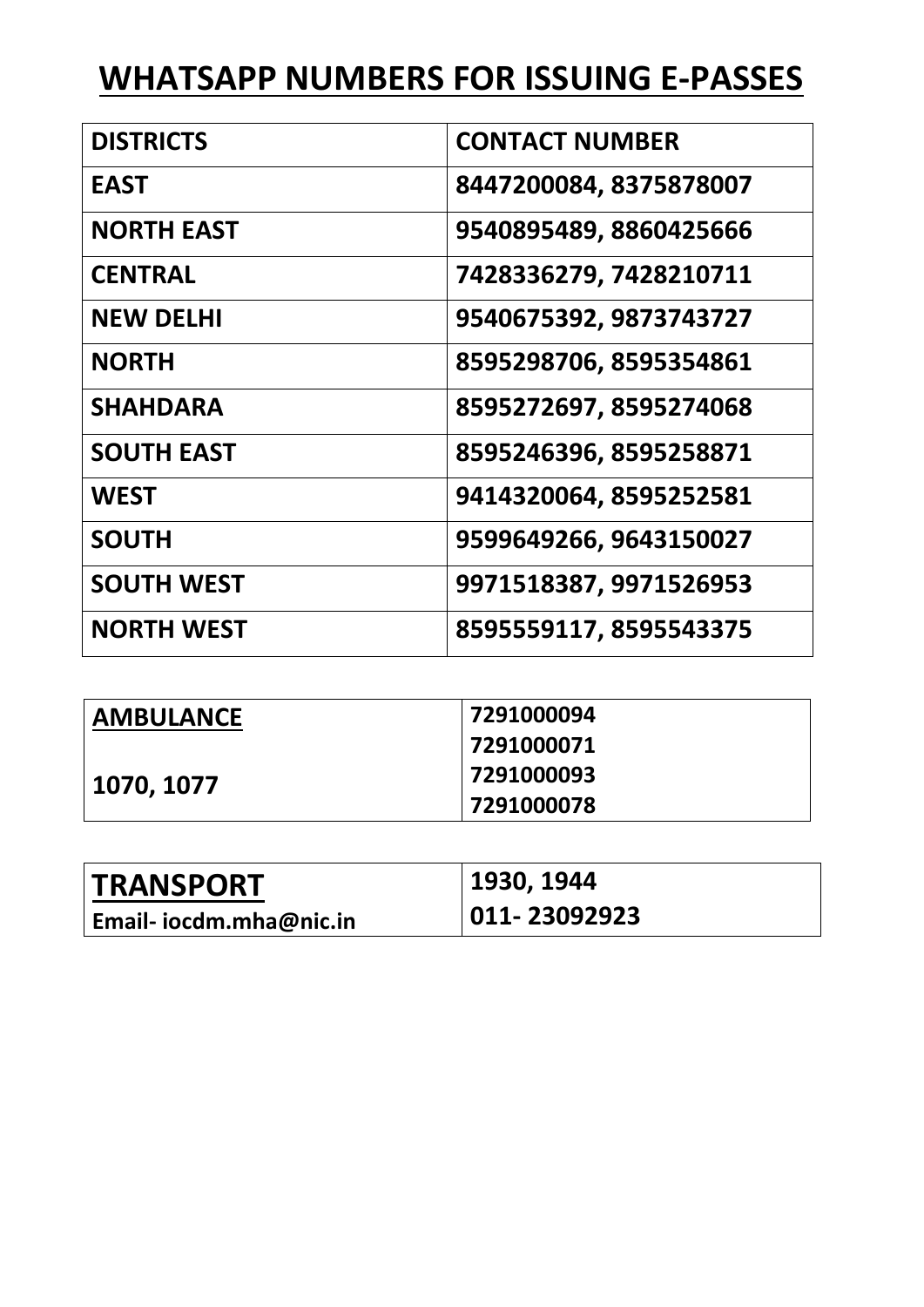## **State Helpline Numbers for COVID-19**

| S. No          | <b>State / UT</b>                      | <b>State Helpline No.</b> |  |
|----------------|----------------------------------------|---------------------------|--|
|                | <b>Andhra Pradesh</b><br>0866-2410978  |                           |  |
| $\overline{2}$ | <b>Arunachal Pradesh</b>               | 9436055743                |  |
| 3              | <b>Assam</b>                           | 6913347770                |  |
| 4              | <b>Bihar</b>                           | 104                       |  |
| 5              | Chhattisgarh                           | 077122-35091              |  |
| 6              | Goa                                    | 104                       |  |
| 7              | Gujarat                                | 104                       |  |
| 8              | <b>Haryana</b>                         | 8558893911                |  |
| 9              | <b>Himachal Pradesh</b>                | 104                       |  |
| 10             | <b>Jharkhand</b>                       | 104                       |  |
| 11             | <b>Karnataka</b>                       | 104                       |  |
| 12             | <b>Kerala</b>                          | 0471-2552056              |  |
| 13             | <b>Madhya Pradesh</b>                  | 0755-2527177              |  |
| 14             | <b>Maharashtra</b>                     | 020-26127394              |  |
| 15             | <b>Manipur</b>                         | 3852411668                |  |
| 16             | Meghalaya                              | 108                       |  |
| 17             | <b>Mizoram</b>                         | 102                       |  |
| 18             | <b>Nagaland</b>                        | 7005539653                |  |
| 19             | Odisha                                 | 9439994859                |  |
| 20             | Punjab                                 | 104                       |  |
| 21             | Rajasthan                              | 0141-2225624              |  |
| 22             | <b>Sikkim</b>                          | 104                       |  |
| 23             | <b>Tamil Nadu</b>                      | 044-29510500              |  |
| 24             | <b>Telangana</b>                       | 104                       |  |
| 25             | <b>Tripura</b>                         | 0381-2315879              |  |
| 26             | <b>Uttarakhand</b>                     | 104                       |  |
| 27             | <b>Uttar Pradesh</b>                   | 18001805145               |  |
| 28             | <b>West Bengal</b>                     | 3323412600                |  |
| 29             | <b>Andaman and Nicobar Islands</b>     | 03192-232102              |  |
| 30             | Chandigarh                             | 9779558282                |  |
| 31             | Dadra and Nagar Haveli and Daman & Diu | 104                       |  |
| 32             | Delhi                                  | 011-22307145              |  |
| 33             | <b>Jammu</b>                           | 01912520982               |  |
|                | <b>Kashmir</b>                         | 01942440283               |  |
| 34             | Ladakh                                 | 01982256462               |  |
| 35             | <b>Lakshadweep</b>                     | 104                       |  |
| 36             | <b>Puducherry</b>                      | 104                       |  |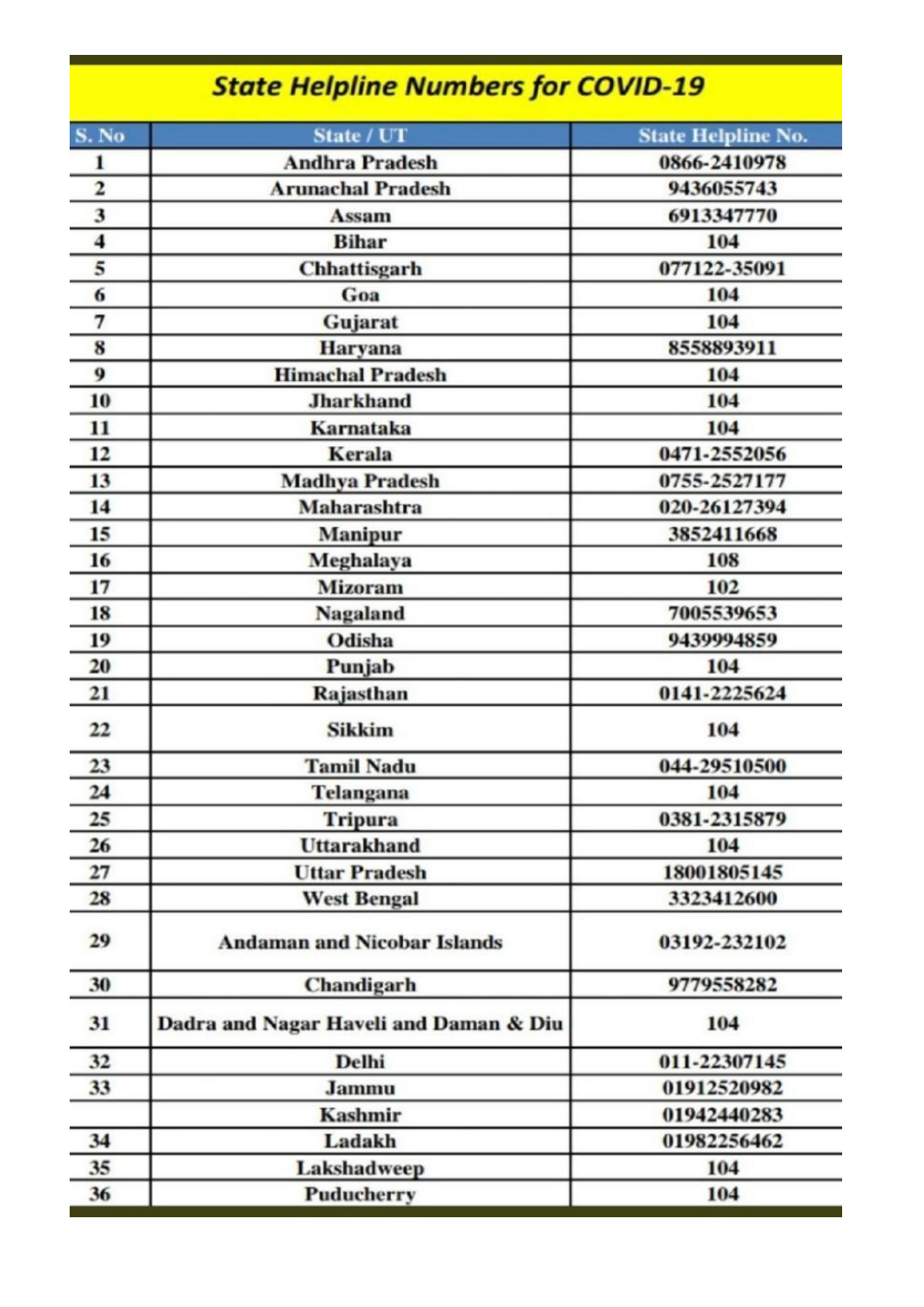### **List OF COVID-19 DESIGNATED HOSPITALS**

(Delhi Govt., Central Govt. & Private Hospitals)

| S.<br>No.      | Name of<br><b>Hospital</b>                                      | <b>Name of Nodal</b><br><b>Officer</b> | <b>Contact</b><br><b>Number</b> |
|----------------|-----------------------------------------------------------------|----------------------------------------|---------------------------------|
| 1              | <b>LHMC</b><br>(SSKH+KSCH)                                      | Dr. Ashok Kumar<br>Singh               | 9013083150                      |
| 2              | <b>AIIMS Delhi</b>                                              | Dr Mahesh                              | 9868397038                      |
| 3              | <b>RML Hospital</b>                                             | Dr Pawan                               | 8588844029                      |
| $\overline{4}$ | Safdarjung<br>Hospital                                          | Dr Nitesh Gupta                        | 9873096364                      |
| 5              | Lok Nayak<br>Hospital                                           | Dr. Sapna<br>Dr Suresh                 | 9968604276<br>9873617579        |
| 6              | Rajiv Gandhi<br><b>Super Speciality</b><br>Hospital             | Dr Ajit                                | 9213212421                      |
| 7              | Max Super<br>Speciality<br>Hospital, East<br><b>Block Saket</b> | Dr Amrita                              | 9818125646                      |
| 8              | Gangaram Kolmet<br>Hospital                                     | Dr. Shalini Chawla                     | 9971170997                      |
| 9              | Indraprasth Apollo<br>Hospital                                  | Dr Sanjeev<br>Sharma                   | 9908430005                      |
| 10             | Dr. B.S.A.<br>Hospital                                          | Dr. Shipra<br>Dr. Johri                | 7838703907<br>9891278991        |
| 11             | D.D.U. Hospital                                                 |                                        |                                 |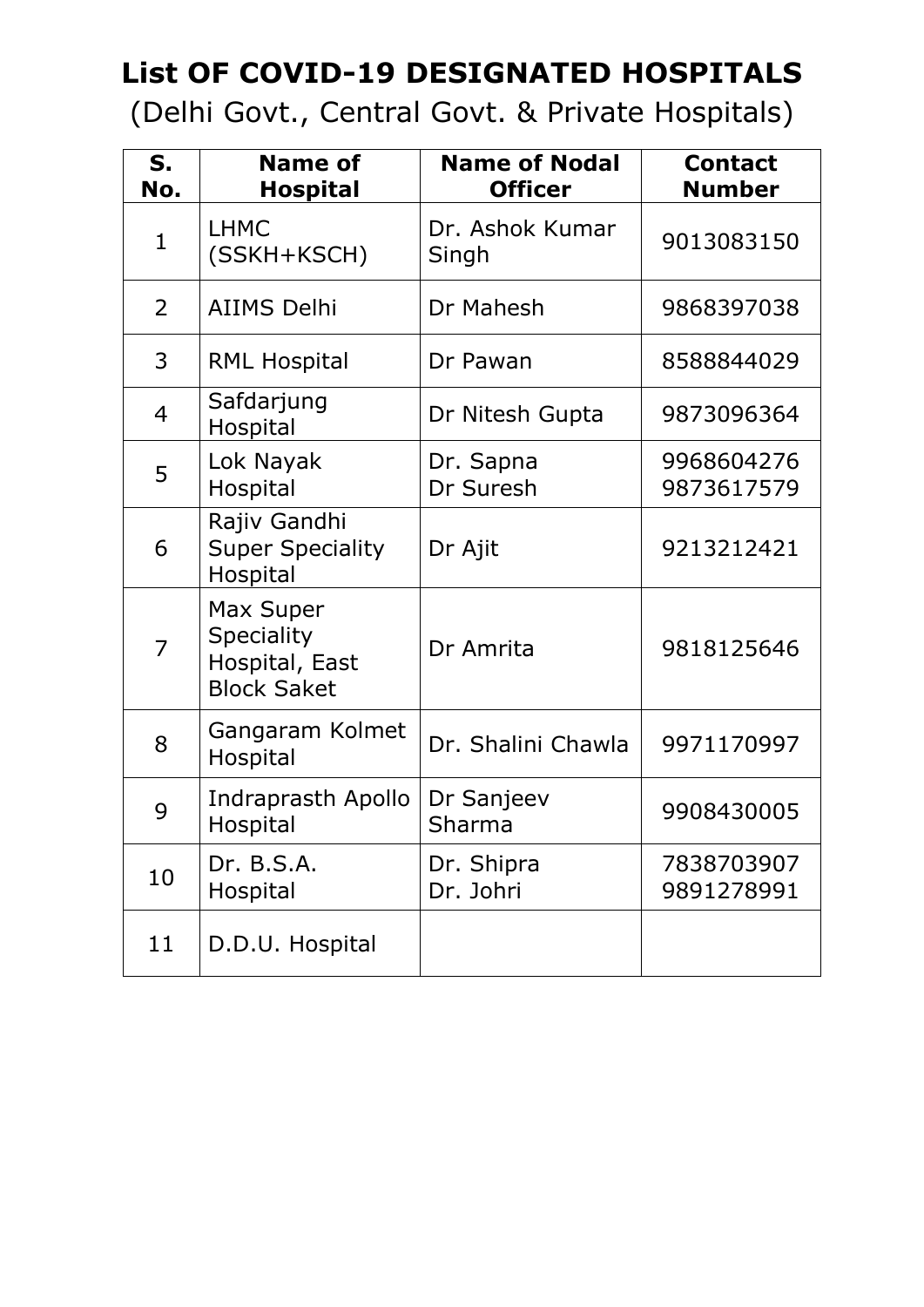#### **List OF HOSPITALS & NODAL OFFICERS FOR DIALYSIS**

| $S_{1}$<br>No. | Name of<br><b>Hospital</b>                          | <b>Name of Nodal</b><br><b>Officer</b> | <b>Contact</b><br><b>Number</b> |
|----------------|-----------------------------------------------------|----------------------------------------|---------------------------------|
| $\mathbf{1}$   | Lok Nayak<br>Hospital                               | Dr. Rajiv Kohli                        | 9873617577                      |
| $\overline{2}$ | Rajiv Gandhi<br><b>Super Speciality</b><br>Hospital | Dr. Arti Gupta                         | 8178750221<br>9582428264        |
| 3              | Dr. Hedgewar<br>Arogya Sansthan                     | Dr. Suman                              | 9654958503                      |
| 4              | Deen Dayal<br>Upadhyay<br>Hospital                  | Dr. Ravi Pathak                        | 9718990212                      |
| 5              | Deep Chand<br><b>Bandhu Hospital</b>                | Dr. Animesh                            | 7042491457                      |
| 6              | Bhagwan Mahavir<br>Hospital                         | Dr. Pankaj Gupta                       | 9650398181                      |
| 7              | Maharishi Balmiki<br>Hospital                       | Dr. Rajiv Sinnghal                     | 9891858011                      |
| 8              | Pt. Madan Mohan<br>Malviya Hospital                 | Dr. Ritu Saxena                        | 9953420031                      |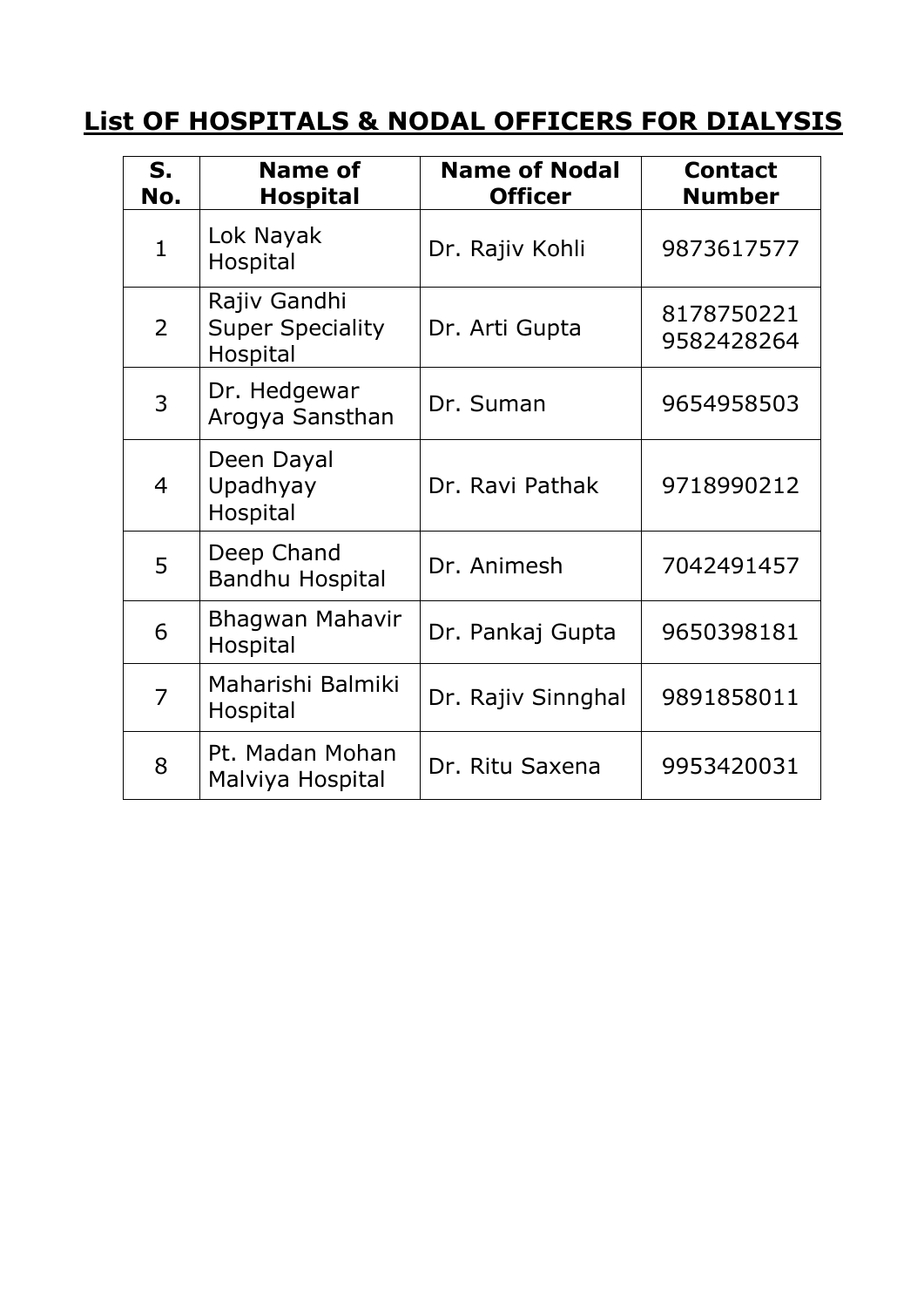## **MCD numbers for sanitization**

#### **East MCD- 155303**

| <b>North Zone</b>           | <b>North East District</b> | 011-22822700 |
|-----------------------------|----------------------------|--------------|
|                             |                            | 011-22821487 |
|                             |                            | 011-22825465 |
| <b>South Zone</b>           | <b>East District</b>       | 011-22303700 |
|                             |                            | 011-22300171 |
|                             |                            | 011-22388463 |
| ❖ North MCD-1266            |                            |              |
| Keshavpuram zone            | <b>Central District</b>    | 011-23261527 |
|                             |                            | 011-23261528 |
|                             |                            | 011-23513035 |
| <b>Chandni Chowk zone</b>   | <b>North Zone</b>          | 011-23512700 |
|                             |                            | 011-23682091 |
|                             |                            | 011-27783183 |
| <b>Karol Bagh Zone</b>      | <b>Central District</b>    | 011-25754339 |
|                             |                            | 011-25818502 |
| <b>Rohini Zone</b>          | <b>North West Zone</b>     | 011-27042700 |
|                             |                            | 011-27050133 |
|                             |                            | 011-27052106 |
| <b>Mukherjee Nagar Zone</b> | <b>Central District</b>    | 011-23942700 |
|                             |                            | 011-23923392 |
|                             |                            | 011-23985804 |
| <b>Narela Zone</b>          | <b>Central District</b>    | 011-27283261 |
|                             |                            | 011-27283783 |
|                             |                            | 011-23280725 |

#### **South MCD- 1266**

| <b>Central Zone</b>   | <b>South east District</b> | 011-29812700 |
|-----------------------|----------------------------|--------------|
|                       |                            | 011-29810705 |
|                       |                            | 011-29819445 |
| <b>South Zone</b>     | <b>South District</b>      | 011-26522700 |
|                       |                            | 011-26517191 |
|                       |                            | 011-26566671 |
| <b>Najafgarh Zone</b> | <b>South West District</b> | 011-28018818 |
|                       |                            | 011-28014535 |
| <b>West Zone</b>      | <b>West District</b>       | 011-25422700 |
|                       |                            | 011-25191014 |
|                       |                            | 011-25117204 |

#### **New Delhi Municipal Council-**

011-23340108, 011-49993555, 011-23340638 & 011-23745323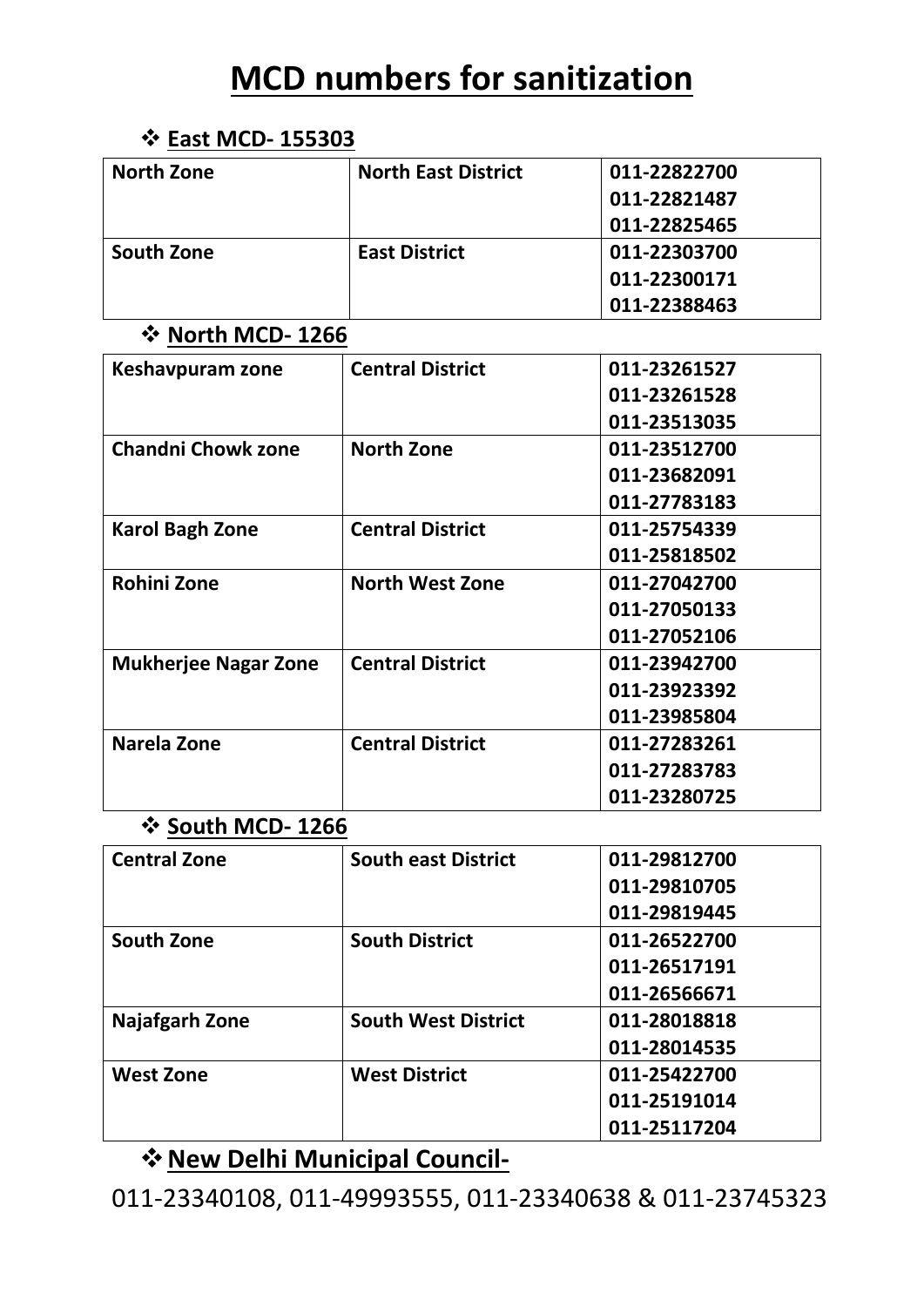| <b>COVID 19: List of Quarantine Facility</b> |                                                                         |                   |                      |                    |
|----------------------------------------------|-------------------------------------------------------------------------|-------------------|----------------------|--------------------|
|                                              | <b>Government Quarantine Facility</b>                                   |                   |                      |                    |
| Sr.No.                                       | <b>Name of the Quarantine</b><br><b>Facility</b>                        | <b>District</b>   | <b>Nodal Officer</b> | <b>Contact No.</b> |
| $\mathbf{1}$                                 | Jain Shwetamber Terpanti<br>sabha                                       | South             | Dr Madhu             | 9873165346         |
| $\overline{2}$                               | <b>Police Training Centre, Dwarka</b>                                   | <b>SW</b>         | Dr Dinesh<br>Godhara | 9871407993         |
| 3                                            | <b>DDA Flats Narela</b>                                                 | <b>North</b>      | Dr Manish            | 9013800201         |
| 4                                            | <b>DUSIB Flats, Sultanpuri</b>                                          | <b>NW</b>         | Dr Shubhankar<br>Das | 9868907953         |
| 5                                            | <b>DUSIB Flats, Bakkarwala</b>                                          | West              | Dr Manoj Gupta       | 9990696807         |
| 6                                            | <b>DUSIB Flats Sect-16, Dwarka</b>                                      | <b>SW</b>         | Dr Deepika Mittal    | 9953711550         |
| $\overline{\mathbf{z}}$                      | <b>Railway Colony Tuglakabad</b>                                        | <b>South East</b> | Dr Sabharwal         | 9717631518         |
| 8                                            | <b>Govt. Boys Senior Sec. School</b>                                    | <b>South East</b> | Dr Khalid            | 9718987324         |
|                                              | No.3, Badarpur                                                          |                   | Dr Garima            | 9289638256         |
| 9                                            | <b>Mandoli Jail (East Delhi)</b>                                        | <b>Shahdara</b>   | Dr Sachin Harit      | 8287845269         |
| 10                                           | <b>Police Training Centre,</b><br>Wazirabad                             | <b>North East</b> | Dr Piyush Mishra     | 9810204270         |
| 11                                           | <b>Chander Shekhar Azad</b><br><b>G.G.School, New Friends</b><br>Colony | <b>South East</b> | Dr Vansh             | 9654854048         |
| 12                                           | Jogabai Govt. S S. School                                               | <b>South East</b> | Dr Sonika            | 9810427972         |
| 13                                           | <b>SBV Rouse Avenue</b>                                                 | <b>Central</b>    | Dr Saba              | 9810089858         |
| 14                                           | Veer Chander Vidhalaya J Blk                                            | South             | Dr Rashmi            | 8285467266         |
|                                              | <b>Saket</b>                                                            |                   | Pandey               |                    |

| <b>Private Quarantine Facility</b> |                                                 |                  |                           |            |
|------------------------------------|-------------------------------------------------|------------------|---------------------------|------------|
| 15                                 | <b>Red Fox Hotel</b>                            | <b>New Delhi</b> | Dr Chandra Pal            | 9958034209 |
| 16                                 | <b>IBIS Hotel</b>                               | <b>New Delhi</b> | Dr Himanshu               | 8800713741 |
| 17                                 | <b>Holiday INN Hotel</b>                        | New Delhi        | Jitender Kr Rana<br>(ADM) | 9911113551 |
| 18                                 | <b>Pride Hotel</b>                              | <b>New Delhi</b> | Dr Dayanand               | 9700765360 |
| 19                                 | A Loft                                          | New Delhi        | Dr P.K Meena              | 9015115119 |
| 20                                 | <b>GGSS IARI, Pusa Road</b>                     | New Delhi        | Dr Parveen Bala           | 9013308908 |
| 21                                 | Birla Mandir Dharamshala, Mandir<br><b>Marg</b> | <b>New Delhi</b> | Dr Amresh                 | 9810858956 |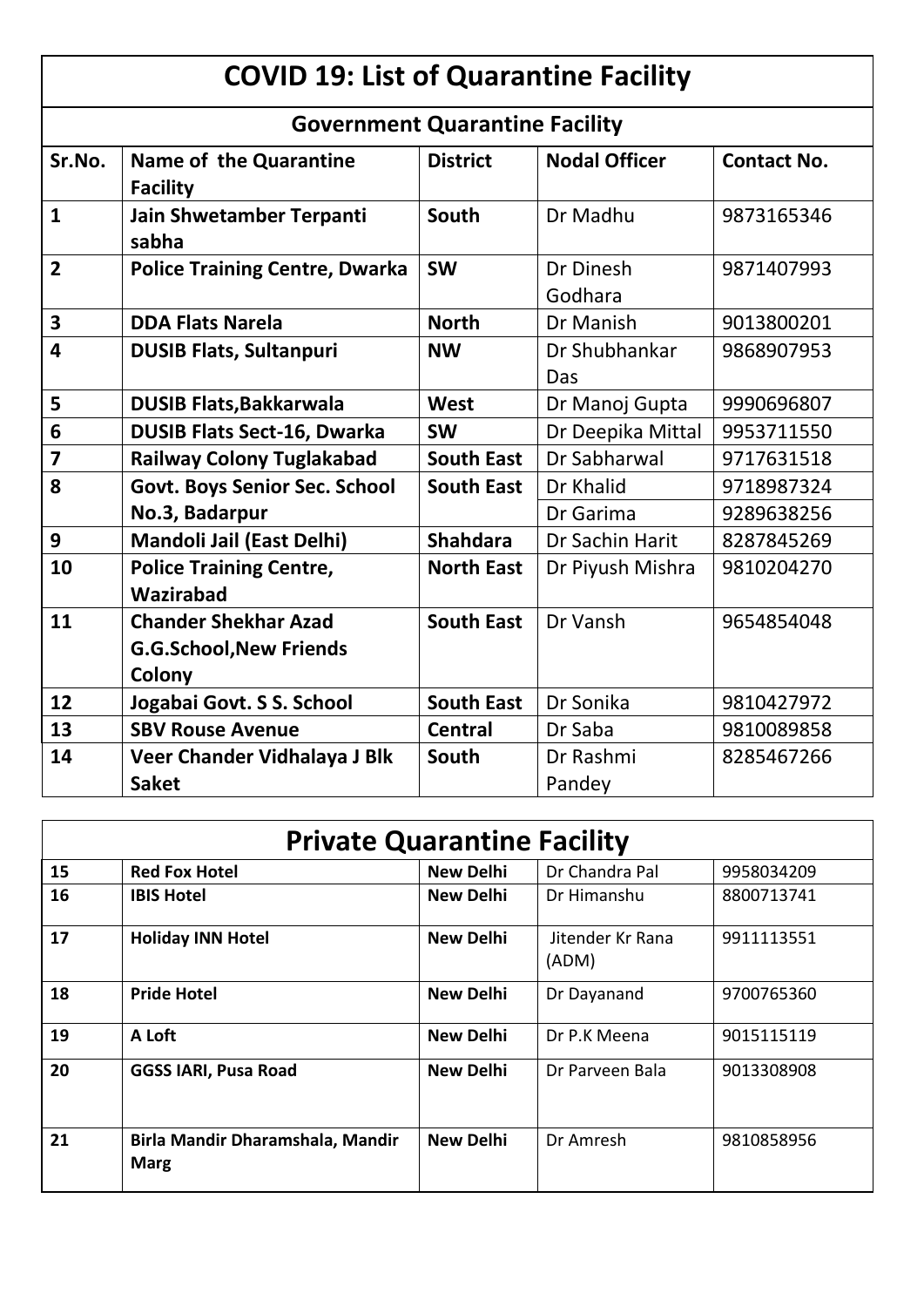#### **CONTACT DETAILS OF PRIVATE LABS AS PER ALLOCATIONS**

| S.<br><b>NO</b> | <b>DISTRICTS</b>            | <b>DESIGNATED</b><br><b>PRIVATE LAB</b>                                   | Name of<br><b>Contact</b> | <b>Contact</b><br>number | <b>Email ID</b>                 |
|-----------------|-----------------------------|---------------------------------------------------------------------------|---------------------------|--------------------------|---------------------------------|
|                 |                             |                                                                           | person                    |                          |                                 |
| $\mathbf{1}$    | <b>EAST</b>                 | Max Lab, Max<br><b>Super Speciality</b>                                   | Dr. Poonam<br>Das         | 9811209101               | poonam.das@maxhealthcare.com    |
| $\overline{2}$  | <b>SHAHDARA</b>             | Hospital, Saket                                                           | Mr. Yogesh<br>Sareen      | 9871327382               | yogesh.sareen@maxhealthcare.com |
| 3               | <b>NORTH</b>                |                                                                           | Mr. Bharat                | 9971007481               | bharath.u@lalpathlabs.com       |
| $\overline{4}$  | <b>NORTH</b>                | Dr. Lal Path Labs                                                         | Mr. Anil                  | 8130888200               | anil.chandwani@lalpathlabs.com  |
|                 | <b>EAST</b>                 |                                                                           | Chandwani                 | 9310628200               |                                 |
| 5               | <b>NORTH</b><br><b>WEST</b> |                                                                           |                           |                          |                                 |
| 6               | <b>WEST</b>                 | City X-ray & Scan<br>Clinic Pvt. Ltd                                      | Dr. Sunita<br>Kapoor      | 8800999400               | director@cityxrayclinic.com     |
| $\overline{7}$  | <b>SOUTH</b>                |                                                                           | Dr. Naveen                | 9811061957               | drdang@drdangslab.com           |
|                 |                             | Dr. Dang's Lab                                                            | Dang<br>Dr. Arjun Dang    | 9810541827               | drarjundang@drdangslab.com      |
| 8               | <b>SOUTH</b><br><b>EAST</b> | Laboratory<br><b>Services</b><br>Indraprastha<br>Apollo Hospital          | Dr. Mohit<br>Chowdhry     | 9650256131               | mohit c@apollohospitaldelhi.com |
| 9               | <b>SOUTH</b><br><b>WEST</b> | Prognosis<br>Laboratories                                                 | Dr. Deepak<br>Sadhwani    | 9818961114               | care.prlworld@gmail.com         |
| 10              | <b>CENTRAL</b>              | Sir Ganga Ram<br><b>Hospital Clinical</b><br>Lab Services,<br><b>SGRH</b> | Dr. Shalini               | 9971170997               | chawlashalini9@gmail.com        |
| 11              | <b>NEW DELHI</b>            | <b>Oncquest Labs</b>                                                      | Dr. Ravi Gaur             | 9810998405<br>9717698405 | ravi.gaur@oncquest.net          |
|                 |                             |                                                                           | Dr.Sarjana<br>Dutt        | 9811214116               | sarjana.dutt@oncquest.net       |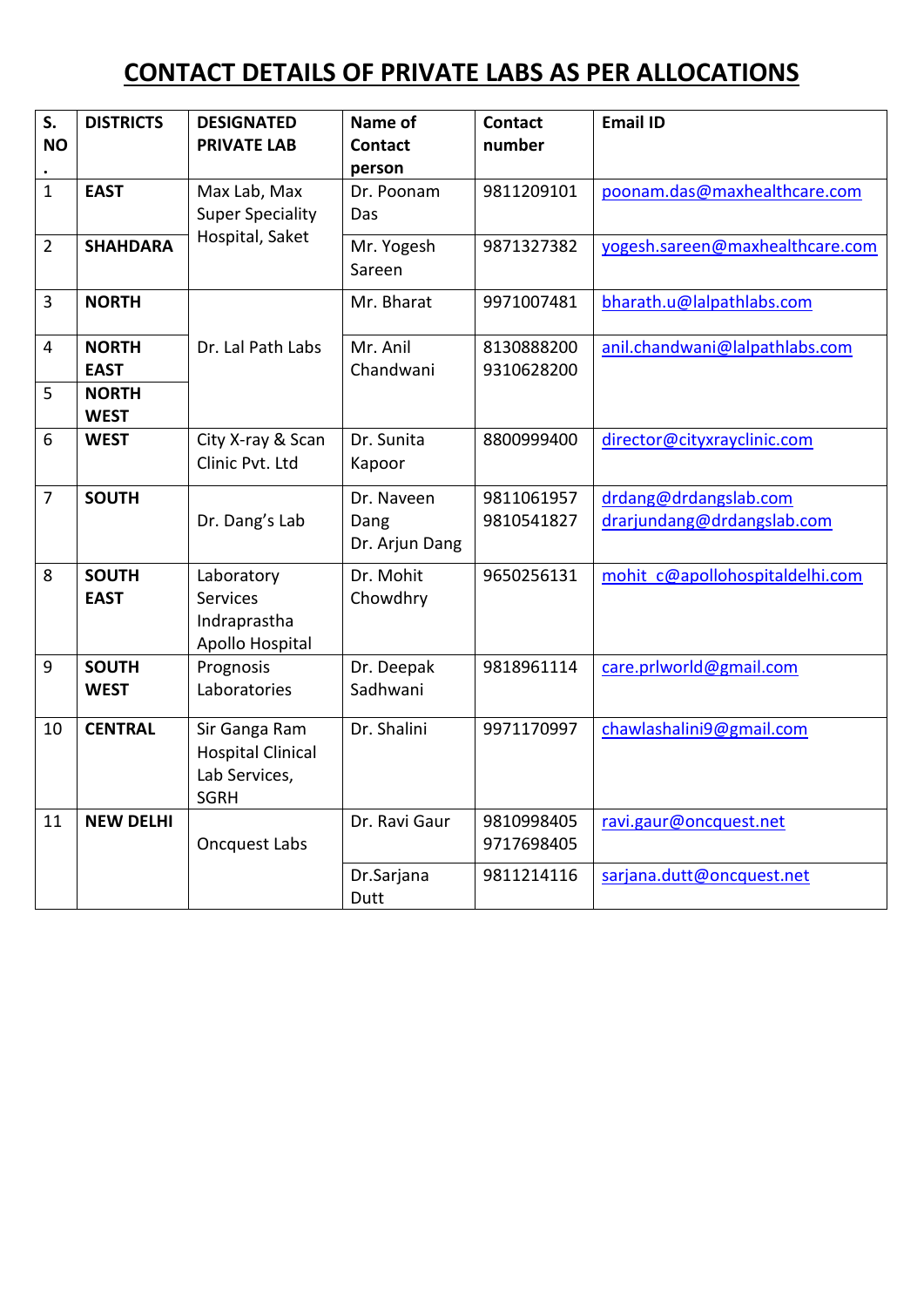# **CDMO LIST**

| S.<br><b>No</b> | <b>District</b>      | Name of<br><b>CDMO</b>          | <b>Mobile No</b>         | Mail id                           |
|-----------------|----------------------|---------------------------------|--------------------------|-----------------------------------|
| $\mathbf{1}$    | East                 | Dr Rekha<br>Rawat               | 8745011395<br>9868543882 | cdmo.eastdelhi@gov.in             |
| 2.              | <b>North</b><br>East | Dr. (Mrs.)<br>Sandeep<br>Gautam | 8745011243               | cdmoned1@gmail.com                |
| 3               | Shahdar<br>a         | Dr.<br>Rajesh<br>Kumar          | 9811720485               | <u>cdmoshahdara.delhi@nic.in</u>  |
| $\overline{4}$  | Central              | Dr.<br>Kalpana V<br>Ramani      | 8745011782<br>9810420569 | <u>office of cdmocd@qmail.com</u> |
| 5               | South                | Dr. G. C.<br><b>Malik</b>       | 8745011335<br>9818000234 | cdmosouth.delhi@gov.in            |
| 6               | South<br>East        | Dr. Geeta                       | 8745011371               | cdmosoutheast.delhi@gov.in        |
| $\overline{7}$  | South<br>West        | Dr.<br>Rakesh<br>Gilani         | 8745011256<br>9718055029 | cmosw-dhs-delhi@nic.in            |
| 8               | <b>New</b><br>Delhi  | Dr. Ashok<br>Jamrani            | 9911108586<br>8745011393 | cdmondddhs.delhi@nic.in           |
| 9               | West                 | Dr. Sunita<br>Prasad            | 8745011323               | cmo wz@nic.in                     |
| 10              | <b>North</b>         | Dr.<br>Namrita<br>Nayyar        | 9313292622               | cmo nz@nic.in                     |
| 11              | <b>North</b><br>West | Dr.<br>Meenaxi<br>Hembram       | 9818715755<br>8447865086 | cdmonwddhs@gmail.com              |